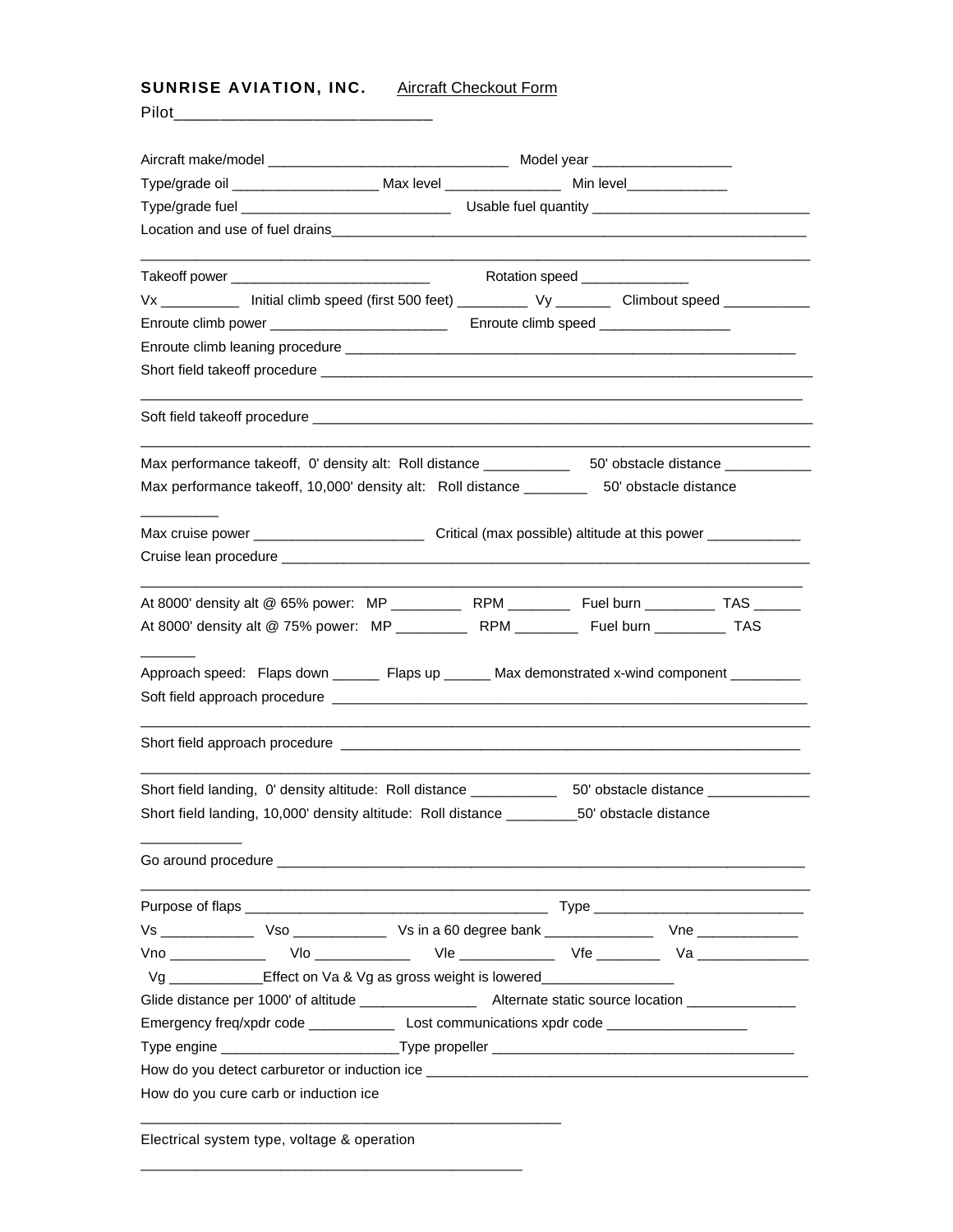| Indications of electrical system failure                                                                   |                                                                                                                  |
|------------------------------------------------------------------------------------------------------------|------------------------------------------------------------------------------------------------------------------|
|                                                                                                            |                                                                                                                  |
|                                                                                                            |                                                                                                                  |
|                                                                                                            |                                                                                                                  |
|                                                                                                            |                                                                                                                  |
|                                                                                                            |                                                                                                                  |
|                                                                                                            |                                                                                                                  |
|                                                                                                            |                                                                                                                  |
| Indications of fuel system failure                                                                         |                                                                                                                  |
|                                                                                                            |                                                                                                                  |
|                                                                                                            |                                                                                                                  |
|                                                                                                            |                                                                                                                  |
|                                                                                                            |                                                                                                                  |
|                                                                                                            |                                                                                                                  |
|                                                                                                            |                                                                                                                  |
|                                                                                                            |                                                                                                                  |
|                                                                                                            |                                                                                                                  |
|                                                                                                            |                                                                                                                  |
|                                                                                                            |                                                                                                                  |
|                                                                                                            |                                                                                                                  |
|                                                                                                            | and the control of the control of the control of the control of the control of the control of the control of the |
|                                                                                                            |                                                                                                                  |
| When are seat belts required? Pilot? ______________________________Passengers? ___________________________ |                                                                                                                  |
|                                                                                                            |                                                                                                                  |
| VFR weather minimums in a surface area? Visibility __________ Ceiling ______ Cloud clearance __________    |                                                                                                                  |